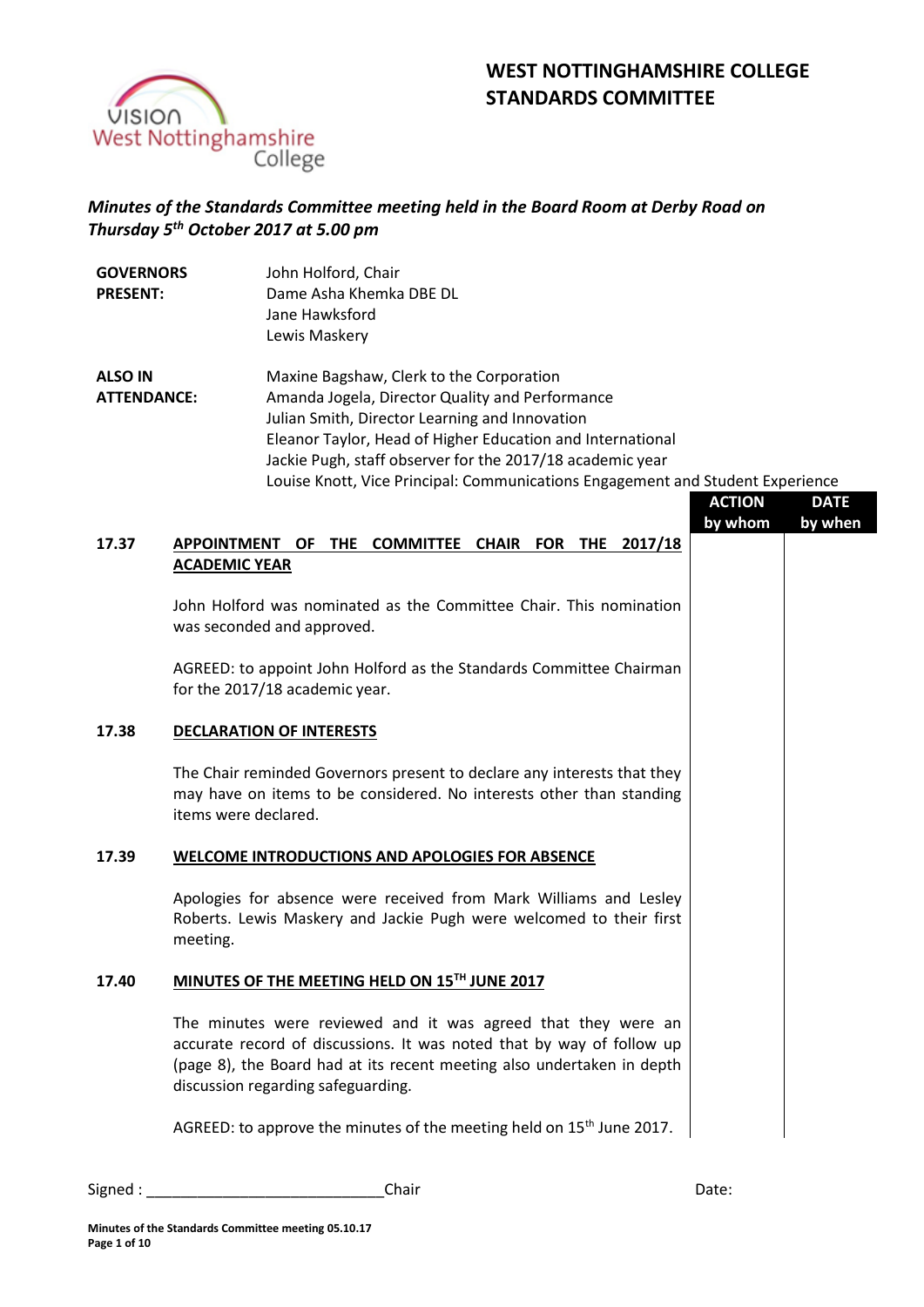## **17.41 ACTION PROGRESS REPORT**

The Committee reviewed the progress table and a number of matters were noted:

- Governor link initiative the Clerk confirmed that this had been reviewed by the Board in September and their recommendation was to roll forward existing links for the 2017/18 academic year. In addition to this Governors are going to be invited to be involved in the curriculum review process scheduled for December of this year.
- Item 2 QIP reporting. It was confirmed that a report on the QIP will go to the next meeting as part of the Self-Assessment Report process.
- $\bullet$  Item 3 completed.
- $\bullet$  Item 4 on the agenda.
- $\bullet$  Item 5 this has been reviewed and the view is that because HE and FE are so interrelated and linked it would not be appropriate to separate out within the Quality Improvement Strategy.
- $\bullet$  Item 6 on the agenda.

AGREED: to note the update provided.

# **17.42 ACADEMIC EXAMINATION RESULTS FOR 2016/17**

The Director for Learning and Innovation provided a presentation to the Board and key matters noted were:

### **1, A Levels**

Positive improvements

- 100% pass rates in all Science subjects
- increased pass rate in all Science and Maths subjects at AS
- increased high grades in A2 Biology, Physics and Maths
- increased high grades in AS Biology, Chemistry, Physics and Maths

Positive outcomes

- 14 out of 18 A2 subjects have achieved 100% pass rate
- 13 out of 18 A2 subjects have achieved 100% pass rate for 3 years running
- English language has achieved 100% pass rate for the  $10<sup>th</sup>$  year running
- The A2 pass rate is maintained at 98.7% and is 0.8% above the national pass rate of 97.9%
- Overall AS pass rates remain stable at 87.1%

University application analysis

- Number of students applied to university in 14/15 was 83, 15/16 77 and in 16/17 90. This is 90 out of potential 125 students
- First choice university 71% in 16/17
- Second choice university 21% in 16/17
- $\bullet$  Clearing 8% in 16/17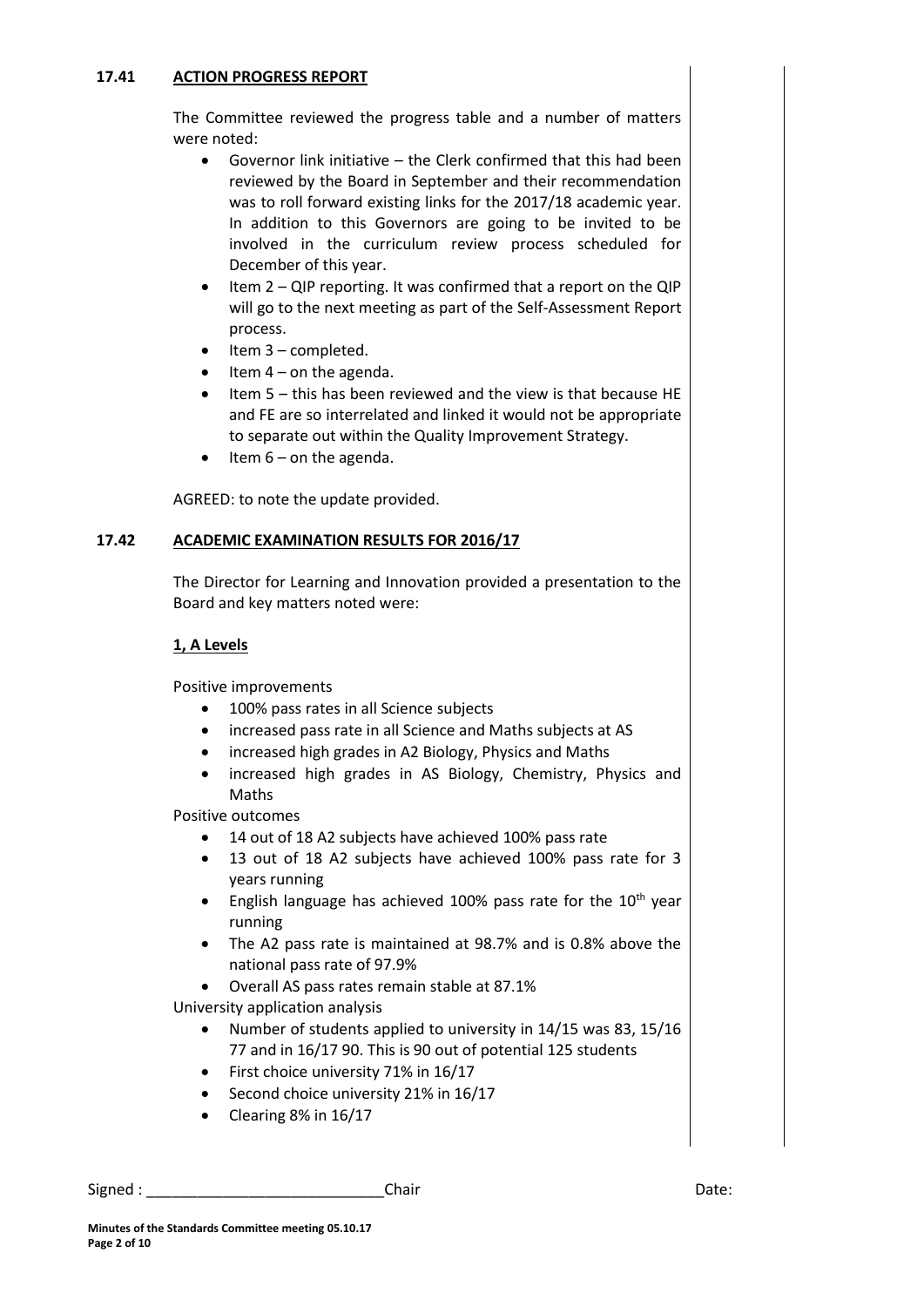Accepted places for Russel Group University - 15 students (16%) in 2016/17.

Grades

- A2 percentage A-C pass has fallen from 71% to 65%
- AS percentage A-C pass has risen slightly from 52% to 53%
- A2 percentage A-B pass has fallen from 40% to 29%
- AS percentage A-B pass has risen from 26% to 29%.

In terms of grades the Committee were reminded that this year there has been a change in the A-Level system which is now linear. This means that students cannot take resits at A2. In terms of A2 this is the first year of the new specification. For AS this is the second year of the specification which could explain the really positive picture.

A2 accountability value added ready reckoner (this is the Colleges own internal assessments)

- 15/16 A2 results for all ages gives a VA score of 0.03 (just above average)
- 16/17 A2 results for all ages gives a VA score of -0.02 (just below average)
- the A2 ALPS score has fallen from 4(good) to 6 (below average)

AS accountability value added ready reckoner

- 15/16 AS results for all ages gives a VA score of 0.55 (above average)
- 16/17 AS results for all ages gives a VA score of 0.91 (well above average)
- the AS ALPS score has risen from 4 (good) to 3 (excellent).

The Committee were asked to note that the AS results are not included in the Government progress score unless the learner does not continue to A2.

Members' attention was drawn to the tables provided regarding A2 value added by subject and AS value added by subject. The Director: Learning and Innovation confirmed that he and the Director: Quality and Performance were working very closely with all subject areas that have a low VA score.

There are a number of actions in place for all subjects that have low KPIs including:

- review of the examiners reports
- recall of papers to identify where students fell short of the grades from awarding bodies
- a course underperformance review meeting in November will review all courses which have a 2/3 year trend of underperformance
- support from QTLP
- 12 day review meetings
- Progress review boards (every 6 weeks) will monitor all learners that are below target.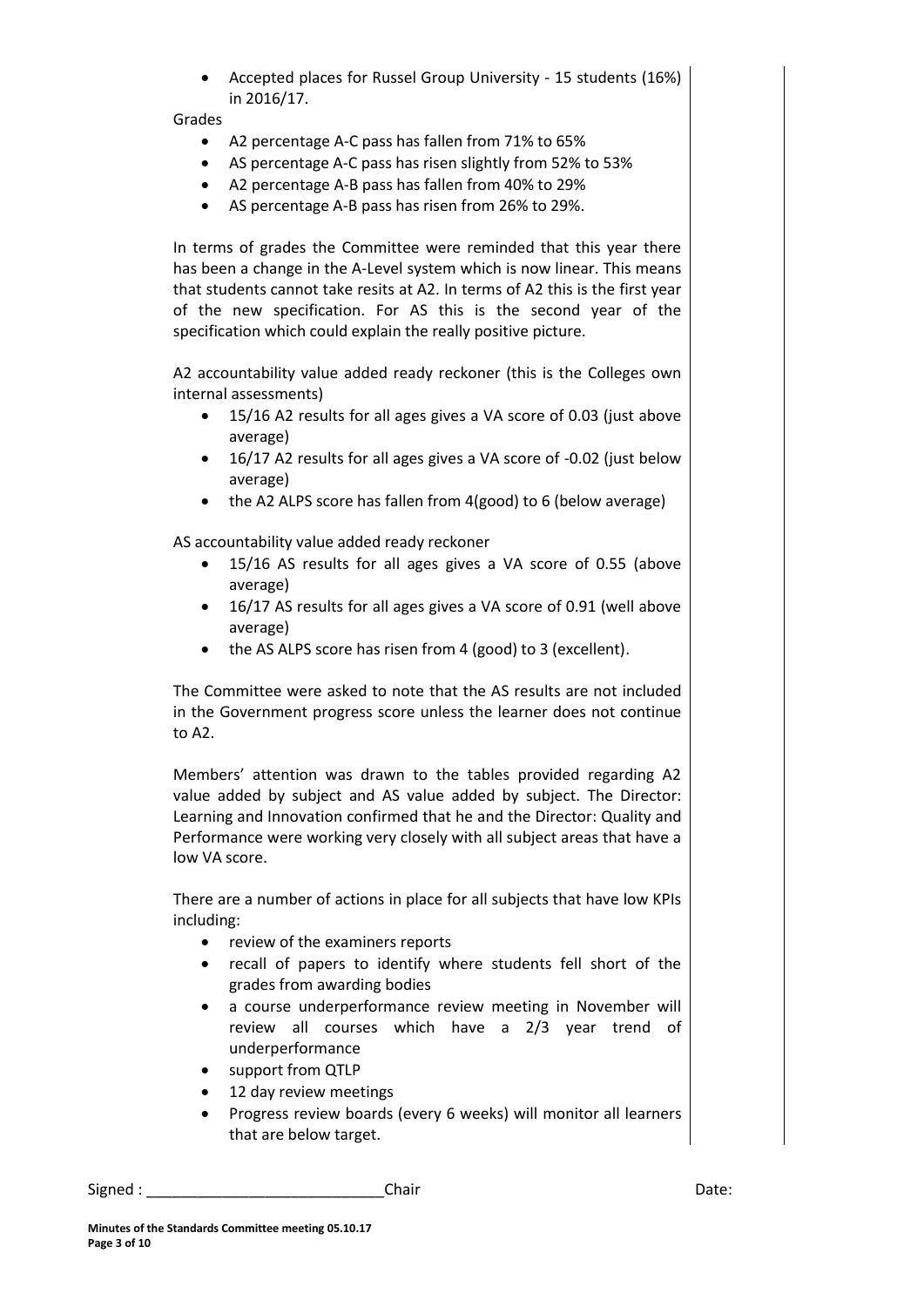Intervention and actions will then be monitored by the Heads of school.

# **2, 2016/17 GCSE Maths and English results**

Numbers enrolled

- this year was the first year to include 9-1 grades. The new scale applies to English Literature, English Language and Mathematics with other subjects being reformed over the next 2 years.
- A total of 1904 studied GCSE's at the College this year compared to 898 in 15/16.

Headline data

- Overall pass rate this year has declined from 96.8% in 15/16 to 92.4%
- A\*-C (or 9-4) overall this year is 23.4% against 27.3% last year
- English 9-4 grades shows an increase at 27.3% against 22% A\*-C last year
- Maths 9-4 grades shows a decline at 17.4% against 37% A\*-C last year.

As a general observation it was explained that the Maths GCSE decline in performance is really pulling down the overall percentage figure. It was acknowledged that, because of the introduction of the new specification, it is difficult to really analyse a trend as the sector is not comparing like with like. The Committee were advised that for Maths and English GCSEs there are also a large number of students who did not turn up for exams and that each non-attendance receives a -1 point, this will have also significantly contributed to the decline in statistics seen.

Members considered the value added performance figures and were concerned that these show that students, in terms of Maths and English GCSEs, are making no progress and in fact are going backwards. All agreed that this needs to be addressed. The Committee challenged the senior team and indicated that it is important that students do not go backwards in terms of progress and a critical improvement for this year must be the percentage number of students who actually attend for exams.

Actions identified to improve performance include:

- Ownership of English and Maths performance
- Working in collaboration
- Marginal gains exams to take place at each site i.e. Station Park and Oddicroft Lane
- Monitoring progress every 6 weeks
- Teaching, learning and assessment sharing practice with other organisations and within the schools of learning

AGREED: to note the content of the update provided.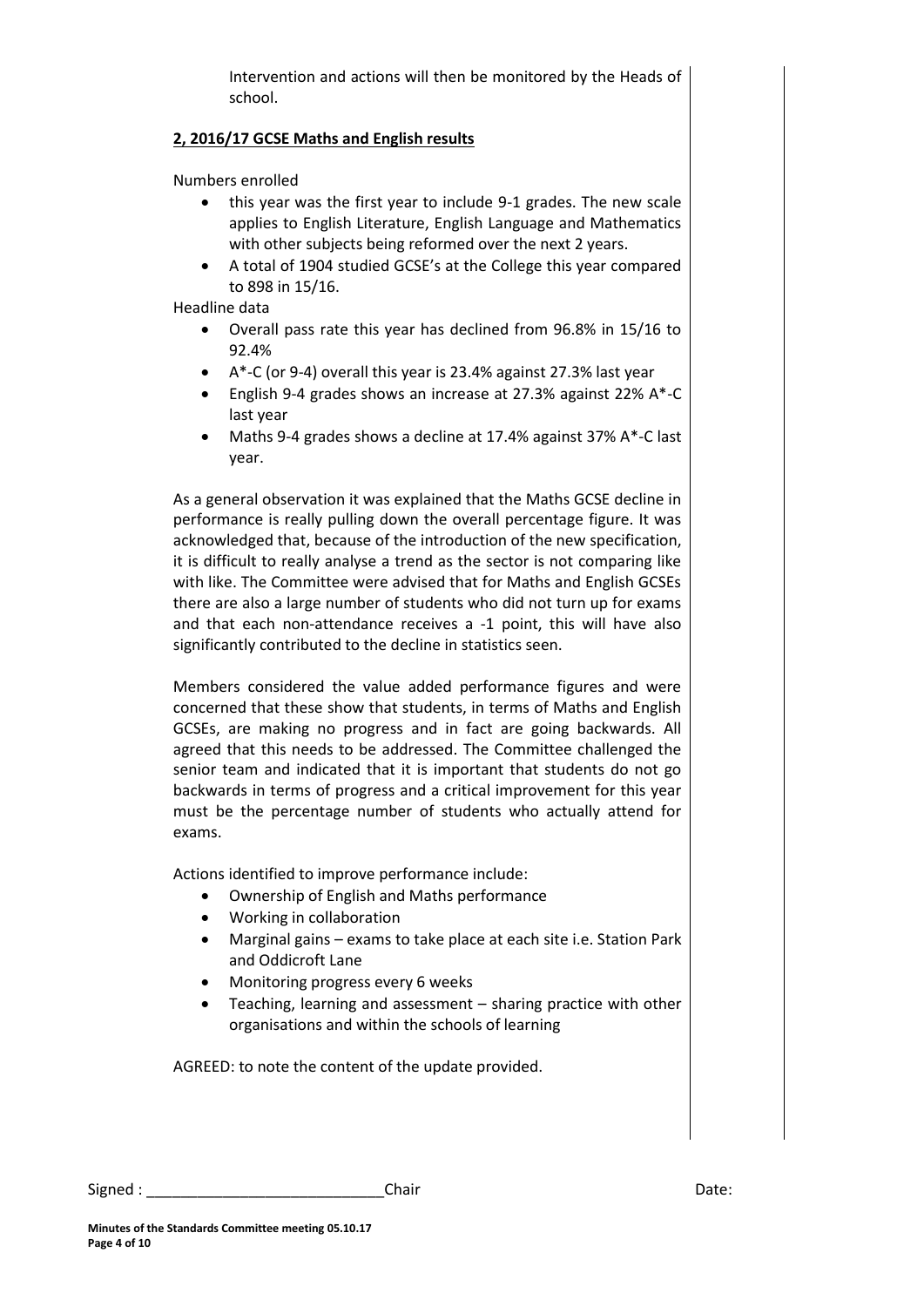#### **17.43 HIGHER EDUCATION UPDATE**

The Head of Higher Education and International introduced her written report and key matters noted were:

- The September enrolment period closed on 22<sup>nd</sup> September with a total of 366 enrolments against a target of 372. The College is therefore 6 short at the current time, however it is believed that a small number of January starts will allow the College to get to target.
- In terms of the breakdown by Schools of Learning there was under enrolment in Care and Education (47 against a target of 84). There is confidence that the College can recover some numbers in this area but not all. In relation to the small numbers in the Lifestyle Academy it was explained that this provision is being phased out. It was explained that in relation to the School of Care and Education the failure to recruit to target was because a major employer has decided not to proceed with a new programme developed with them (this was 20 students). The School has planned January starts for both FDA Children's and Young People Services and a HND in Health and Social Care which will offset some of the shortfall against target
- Arrangements for the Annual Provider Statement for 2016/17 members attention was drawn to section 3 of the report and in particular the summary of where the College is able to provide full assurances. A full report on this is scheduled for presentation to the December Board meeting.
- HE Academic standards Committee the Head of HE and International was able to confirm that the NSS overall satisfaction has improved to 77% (+5%) with positive responses overall on the new questions introduced in 2017. Key actions have been identified at College level and school of learning and course level action plans will also be developed as part of the annual monitoring process. She explained that the responses were typically above statistics seen for other FE Colleges but were still below the national average for universities.
- **Q** The Committee questioned how many HE students are mature/adult. It was explained that it is a fairly even split but does depend on the course undertaken. The BX School of Learning is generally 18 year olds, the EC School of Learning tends to be young mature students, GX tends to be 18 year olds, HX is a mixed pattern with 50/50 mature/18 year old and in LX this really does depend on the course.

AGREED: to note the content of the update provided.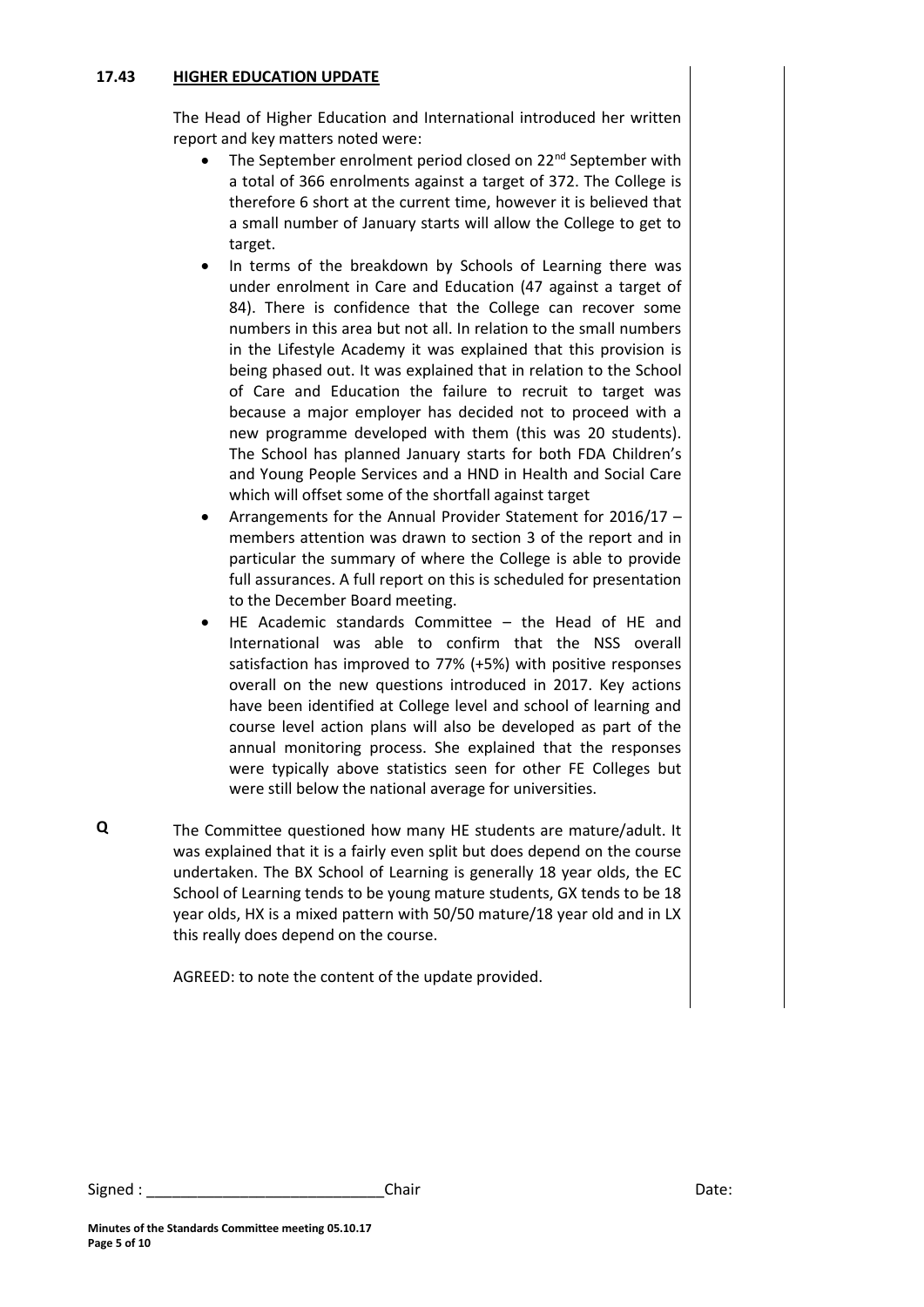#### **17.44 LEARNER VOICE UPDATE**

The Vice Principal: Communications, Engagement and Student Experience introduced the written report prepared by Paul Rana. Key matters noted were:

- 1) Campus based learner exit survey for 2016/17
- The campus based learner exit survey for 2016/17 had a total of 2,049 responses representing a response rate of 78%, this is 2% up on the previous year. All agreed that this was a really healthy position.
- Of the 44 questions 28 showed an improvement from 15/16, 6 have declined in positive responses and 10 where the results were the same as in 15/16. The top most improved 3 responses included
	- a) College contacting someone when there was a student absence
	- b) Exams and assessments were well organised

c) Students told how to use a computer work station safely. The 3 questions where there was the greatest decline in positive responses included:

- a) My English skills have improved. This was a 3% decline, however GCSE results do actually show improvements.
- b) Resources/course materials on the VLE/Moodle are useful. This was a 2% decline. It was acknowledged that there were some issues with the blended learning provision and to address this different processes are now in place.
- c) Training received on issues relating to radicalisation and extremism. This is a 2% decline. It was again explained that this was provided through the blended learning package last year which was not as successful as envisaged. This has been changed for this year and will be included within face to face activities with students.
- 2) Learner voice strategy

Members' attention was drawn to the learner voice strategy and in particular the objectives set out at section 5.2 (page 31). In relation to objective 3, the first user group is likely to be developed to look at mental health issues. In relation to objective 4, this is a key issue for improvement and the learner voice activities in the work place need to be improved.

**CH** In considering the learner voice strategy the Chairman challenged the section 2.1 reference to' CAPITA producing a white paper'. He expressed the view that CAPITA might not be entirely impartial in terms of these recommendations and asked that the College apply an element of caution. His view is that their 'white paper' should be moderated in terms of its significance. It was acknowledged by all that technology is part and not all of the improvement strategy.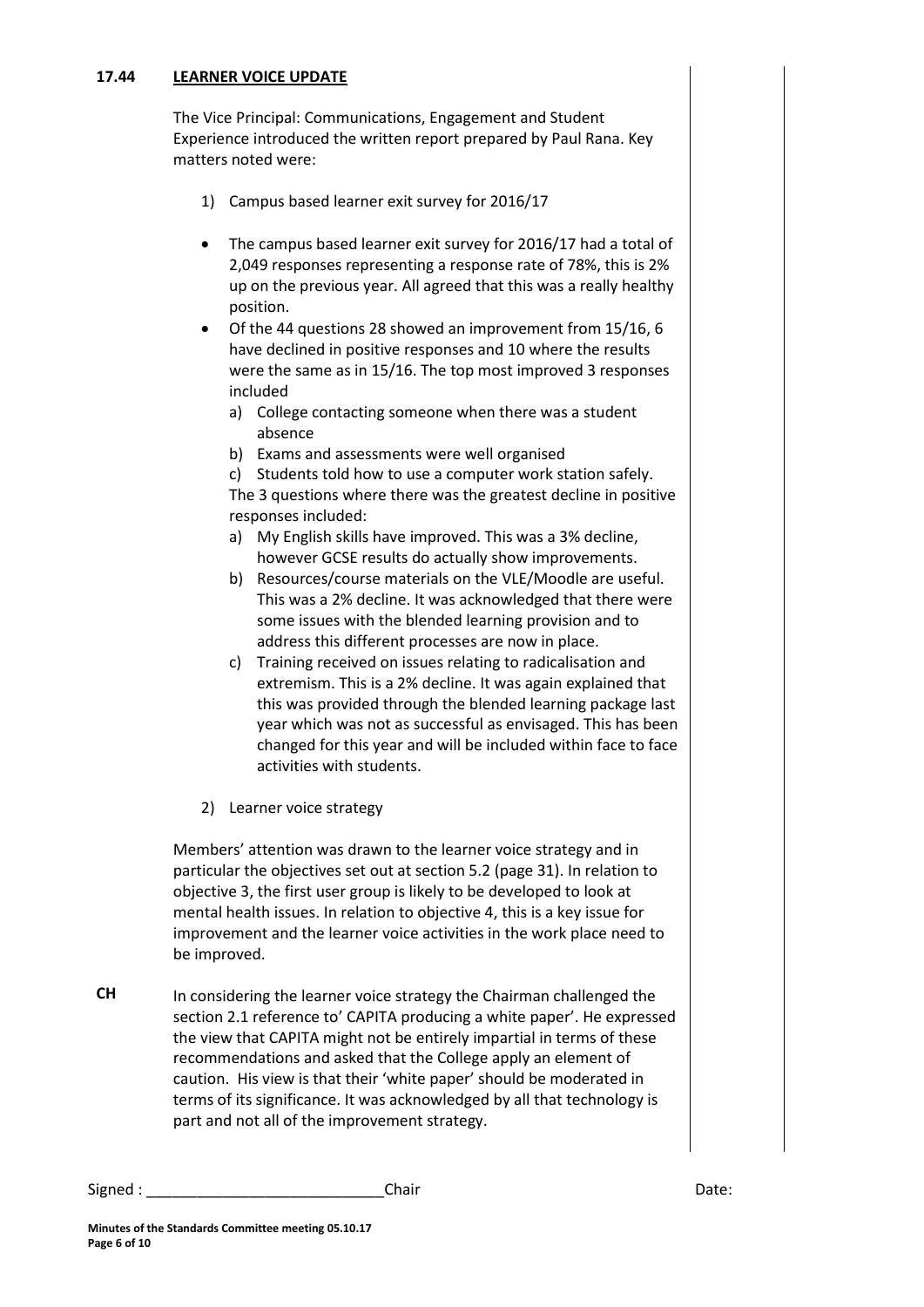|       | Members' attention was then drawn to the survey results (third survey<br>undertaken in relation to apprenticeship provision) at page 37 of the<br>pack. What stands out very clearly is the incredibly low response rate,<br>only a 3% return. To address the poor response rate and improve<br>information the College is now building in surveys in to the online<br>process, this will mean that students cannot move forward in terms of<br>their learning or progression until short surveys have been completed.<br>One other focus for improvement is the assessment process in relation<br>to English and Maths.                                                                                                                                                                                                                                                                                                                                                                                                                                                                                                                                                                                                                                                                                                                                                                                                                                                                                                                                                                                                                                                                                                                                                                                                                                                                                                                                                                                                                                                                                                                                                                                                                                                                                                                                                                    |            |                 |
|-------|---------------------------------------------------------------------------------------------------------------------------------------------------------------------------------------------------------------------------------------------------------------------------------------------------------------------------------------------------------------------------------------------------------------------------------------------------------------------------------------------------------------------------------------------------------------------------------------------------------------------------------------------------------------------------------------------------------------------------------------------------------------------------------------------------------------------------------------------------------------------------------------------------------------------------------------------------------------------------------------------------------------------------------------------------------------------------------------------------------------------------------------------------------------------------------------------------------------------------------------------------------------------------------------------------------------------------------------------------------------------------------------------------------------------------------------------------------------------------------------------------------------------------------------------------------------------------------------------------------------------------------------------------------------------------------------------------------------------------------------------------------------------------------------------------------------------------------------------------------------------------------------------------------------------------------------------------------------------------------------------------------------------------------------------------------------------------------------------------------------------------------------------------------------------------------------------------------------------------------------------------------------------------------------------------------------------------------------------------------------------------------------------|------------|-----------------|
|       | AGREED: to note the content of the update provided.                                                                                                                                                                                                                                                                                                                                                                                                                                                                                                                                                                                                                                                                                                                                                                                                                                                                                                                                                                                                                                                                                                                                                                                                                                                                                                                                                                                                                                                                                                                                                                                                                                                                                                                                                                                                                                                                                                                                                                                                                                                                                                                                                                                                                                                                                                                                         |            |                 |
| 17.45 | <b>EQUALITY AND DIVERSITY 2016/17 ANNUAL REPORT</b><br>The Vice Principal: Communications, Engagement and<br>Student<br>Experience introduced this item and key matters noted were:<br>The College has made good progress towards its objectives<br>within its Equality and Diversity action plan. Members' attention<br>was drawn to appendix 1 which provides a summary of action to<br>date, key highlights include:<br>a) A review of the Colleges response to British values;<br>b) A considerable amount of work with a Nottinghamshire<br>Diversity Champions partnership including a joint conference<br>and production of video;<br>c) The College was ranked 60 <sup>th</sup> in the Stonewall top 100<br>employers.<br>Ofsted visited the College in February 2017 and highlighted the<br>Colleges good practice within this area.<br>It is too early to say whether the College has made progress<br>$\bullet$<br>towards closing achievement gaps and members will receive a<br>full data report at their January 2018 meeting<br>The College has reviewed its Equality Scheme and has made a<br>$\bullet$<br>slight amendment, in the main to job roles. A copy of the revised<br>Scheme is available for Governors on the portal.<br>The Committee were advised of the College's decision to take a year out<br>from the being a Stonewall Equality Champion and as a result has not<br>submitted for top 100 employers of the year. It was explained that the<br>cost of being a Stonewall Equality Champion is circa £2.5k per annum.<br>The Committee discussed membership with Stonewall and the Chairman<br>expressed the view that membership should not simply be about what<br>the College gets out of the partnership but should also be about what<br>the College gives back as good citizens. It was explained that through<br>Stonewall activities the College has made some very successful<br>partnerships with Nottinghamshire based organisations where good<br>practice is shared, for example the Police force, NHS etc. However the<br>view is that Stonewall activities are too London centric at the current<br>time and therefore the College does not see the benefits of further<br>membership at this time.<br>It was confirmed that this feedback has been provided to Stonewall<br>directly so that they fully understand the College's position. | VP: C,E,SE | January<br>2018 |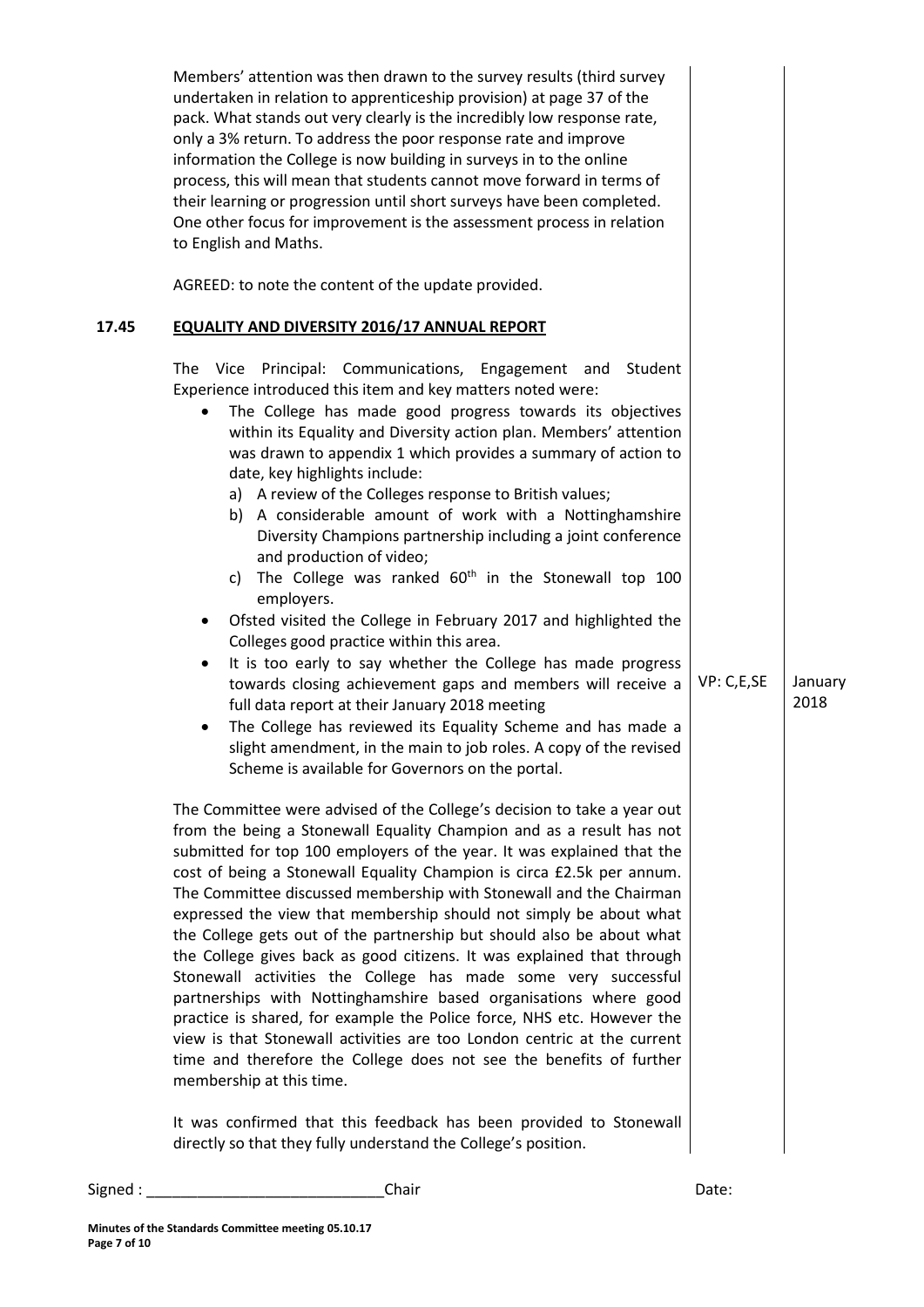It was confirmed that a key priority for the 2017/18 academic year is mental health and raising staff and student awareness.

AGREED: to note the content of the annual report provided.

# **17.46 TEACHING, LEARNING, ASSESSMENT AND TRAINING STRATEGY FOR 2017/18**

Following up on discussions held at the last meeting it was confirmed that the strategy presented includes both HE and FE. The view of staff is that a combined, rather than separate strategies will be more effective. The Committee were advised that e-learning will be embedded within the learner experience and will be used to support and engage and inspire students to progress and achieve. To support with this a new member of staff has been specifically recruited.

AGREED: to note the content of the update provided and approve the Teaching, Learning and Assessment Strategy for 2017/18.

# **17.47 STUDENT PROGRESSION DESTINATIONS – 2015/16 ACTUAL**

It was confirmed that this is an update on the June report where it was noted that several strands of data were omitted. Key points noted were:

- The College actual destination data identifies overall that 82% of learners recorded a positive destination (74% in 14/15) which is an 8% increase.
- Level 3 overall destination data shows that for full time learners that completed in 15/16 12% progressed to higher education, 51% to further education, 13% in to employment and 3% to apprenticeships. There was an 18% no response and 3% other/unemployed.
- Overall destination data to apprenticeships comparison shows a 1% difference between males and females, males 3% compared to females 2%. Destination to employment shows no difference between male and female (both 11%).
- Outcomes for high needs learners shows an 8% variation. High needs learners progression to further education was 68% compared to those without at 60%. Destination to employment varies significantly, only 5% of those with high needs progressing to employment compared to 11% of those without. Destination to HE - only 3% of high needs learners progressed to HE compared to 6% without. This is therefore an area for improvement in 2017/18.
- Department for Education (DFE) data capture for the year 204/15 identifies that 86% of students had a sustained destination to education, employment or training against a national figure of 88%, a 2% difference. The Committee were advised that the next national data report will be available in January/February 2018. The same data source identified disadvantaged learners (106 learners, 77%) did not progress as well into education, employment or training as nondisadvantaged learners (571 learners 87%).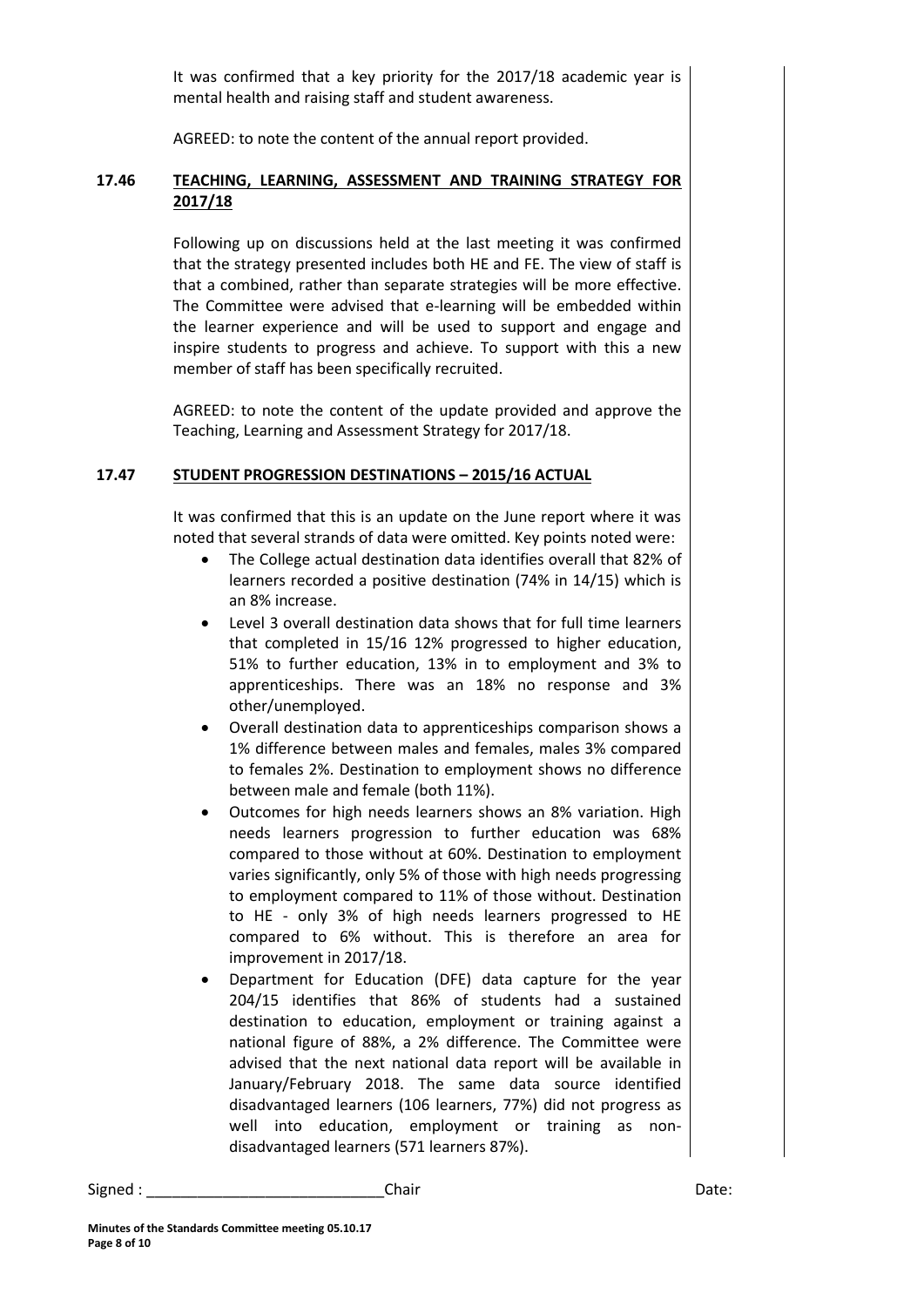The Committee took the opportunity to discuss the rise in the number of students who are considered to be 'vulnerable' and/or on the 'at risk register'. As with safeguarding concerns the trend is a dramatic rise. It was agreed that a Vulnerable Students report would be presented to the next meeting which would include details on High Needs, Looked After Learners etc. As an example, the Committee were advised that as of week two of this academic year there were 700+ students on the at risk register. This is out of 2,700 students so roughly 20-25%.

**Q CH** The Committee acknowledged that this must be a huge drain on resources and questioned and challenged whether the College can evidence that the investment made regarding vulnerable students has had a positive impact. All agreed that regular monitoring needs to take place regarding the impact of these increasing trends.

AGREED: to note the content of the update provided.

# **17.48 QUALITY MONITORING PROCESSES AND EV KEY OUTCOMES FOR 2017/18**

The Committee were advised that there are several outstanding actions relating to work related training following two visits between February and August 2017 for City and Guilds Functional Skills. QTLP have supported the wraparound team to develop robust sampling plans for City and Guilds that evidence a range of methods that are implemented and a follow up visit is arranged for 15<sup>th</sup> November 2017.

There were outstanding actions from the ILM (City and Guilds) for Level 2 Diploma in Team Leading, Level 3 Diploma in Management and Level 3 Certificate in first line management and level 3 award in Coaching with a follow up visit which has taken place today. The Committee were happy to note that following the visit today, whilst there are actions there are no sanctions to be imposed. It was explained that the issues have generally arisen because of staff changes.

AGREED: to note the content of the update provided.

### **17.49 STUDENT DISCIPLINE – 2016/17 ANNUAL REPORT**

The Vice Principal: Communication, Engagement and Student Experience introduced the written report and confirmed that it was simply a summary of what has been reported throughout the prior academic year. Key points noted were:

- For the full year (ended July 2017) the College conducted 616 student disciplinaries, 453 were stage 1, 140 were stage 2 and 23 were stage 3.
- Stage 1 is low level classroom disruption. Stage 2 is slightly more serious and stage 3 is a situation where the students could be asked to leave. Overall the largest increase in disciplinaries has been at stage 2 which is the stage that is dealt with within the curriculum areas.

Signed : \_\_\_\_\_\_\_\_\_\_\_\_\_\_\_\_\_\_\_\_\_\_\_\_\_\_\_\_Chair Date:

VP CE&SE Jan 2018